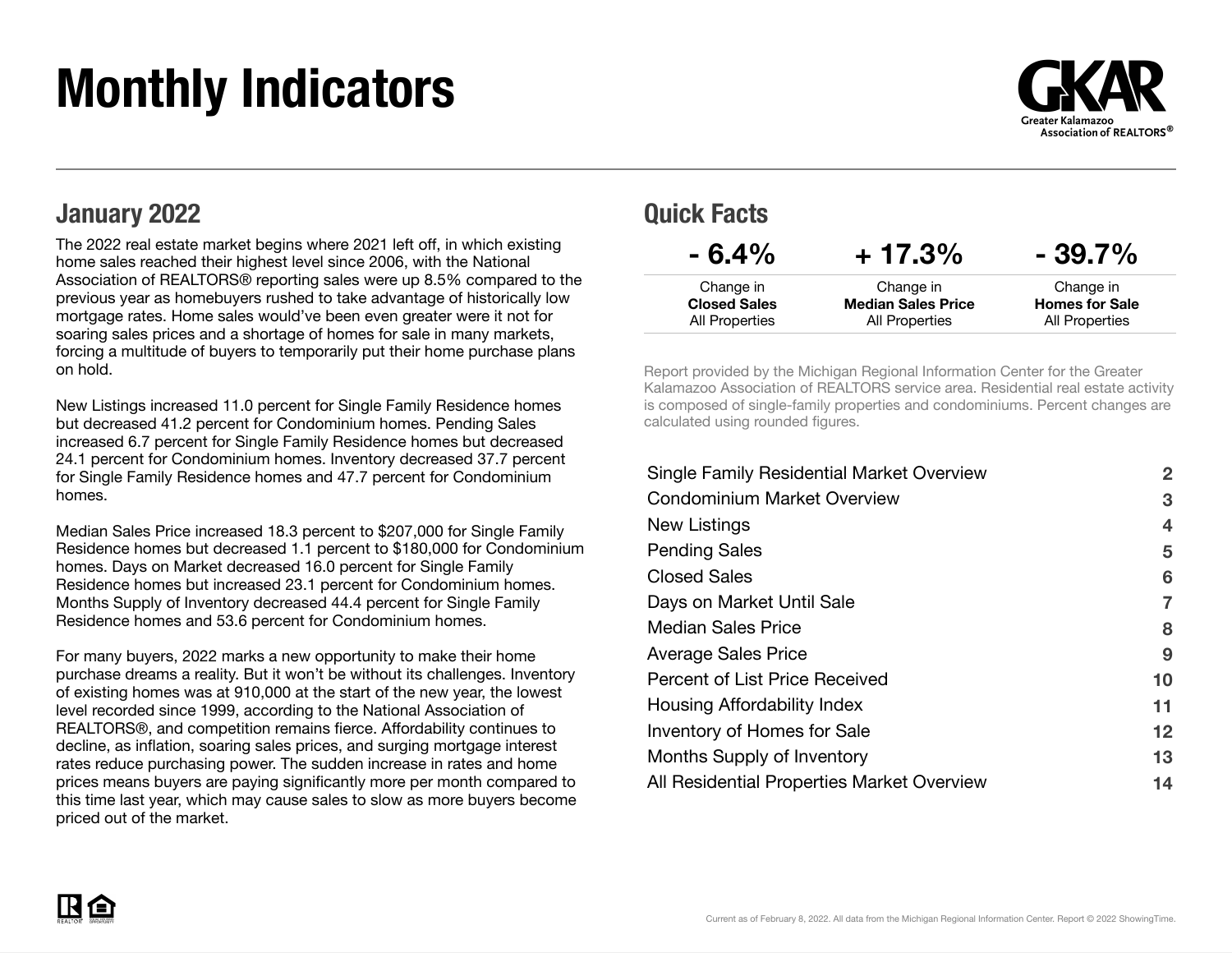## Single Family Residential Market Overview

Key metrics by report month and for year-to-date (YTD) starting from the first of the year. Single Family Residence properties only.



| <b>Key Metrics</b>                    | <b>Historical Sparkbars</b>                                                | $1 - 2021$ | $1 - 2022$ | % Change | <b>YTD 2021</b> | <b>YTD 2022</b> | % Change |
|---------------------------------------|----------------------------------------------------------------------------|------------|------------|----------|-----------------|-----------------|----------|
| <b>New Listings</b>                   | $1 - 2020$<br>$7 - 2020$<br>$1 - 2021$<br>$7 - 202$<br>1-2022              | 282        | 313        | $+11.0%$ | 282             | 313             | $+11.0%$ |
| <b>Pending Sales</b>                  | $1 - 2020$<br>$7 - 2020$<br>$1 - 2021$<br>$1 - 2022$<br>$7 - 2021$         | 300        | 320        | $+6.7%$  | 300             | 320             | $+6.7%$  |
| <b>Closed Sales</b>                   | $1 - 2020$<br>$7 - 2020$<br>$1 - 2021$<br>$7 - 2021$<br>$1 - 2022$         | 276        | 267        | $-3.3%$  | 276             | 267             | $-3.3%$  |
| Days on Market Until Sale             | $1 - 2022$<br>$1 - 2020$<br>$7 - 2020$<br>$1 - 2021$<br>$7 - 2021$         | 25         | 21         | $-16.0%$ | 25              | 21              | $-16.0%$ |
| <b>Median Sales Price</b>             | $1 - 2020$<br>$7 - 2020$<br>$1 - 2021$<br>$7 - 2021$<br>1-2022             | \$175,000  | \$207,000  | $+18.3%$ | \$175,000       | \$207,000       | $+18.3%$ |
| <b>Average Sales Price</b>            | n an<br>$1 - 2020$<br>$7 - 2020$<br>$1 - 2021$<br>$7 - 2021$<br>$1 - 2022$ | \$218,710  | \$250,490  | $+14.5%$ | \$218,710       | \$250,490       | $+14.5%$ |
| <b>Percent of List Price Received</b> | $1 - 2020$<br>$7 - 2020$<br>$1 - 2021$<br>$7 - 2021$<br>$1 - 2022$         | 99.1%      | 100.3%     | $+1.2%$  | 99.1%           | 100.3%          | $+1.2%$  |
| <b>Housing Affordability Index</b>    | $1 - 2020$<br>$7 - 2020$<br>$1 - 2021$<br>$1 - 2022$<br>$7 - 2021$         | 234        | 195        | $-16.7%$ | 234             | 195             | $-16.7%$ |
| <b>Inventory of Homes for Sale</b>    | $1 - 2021$<br>$7 - 2021$<br>$1 - 2022$<br>$1 - 2020$<br>$7 - 2020$         | 350        | 218        | $-37.7%$ |                 |                 |          |
| <b>Months Supply of Inventory</b>     | $7 - 2021$<br>$1 - 2020$<br>7-2020<br>$1 - 2021$<br>$1 - 2022$             | 0.9        | 0.5        | $-44.4%$ |                 |                 |          |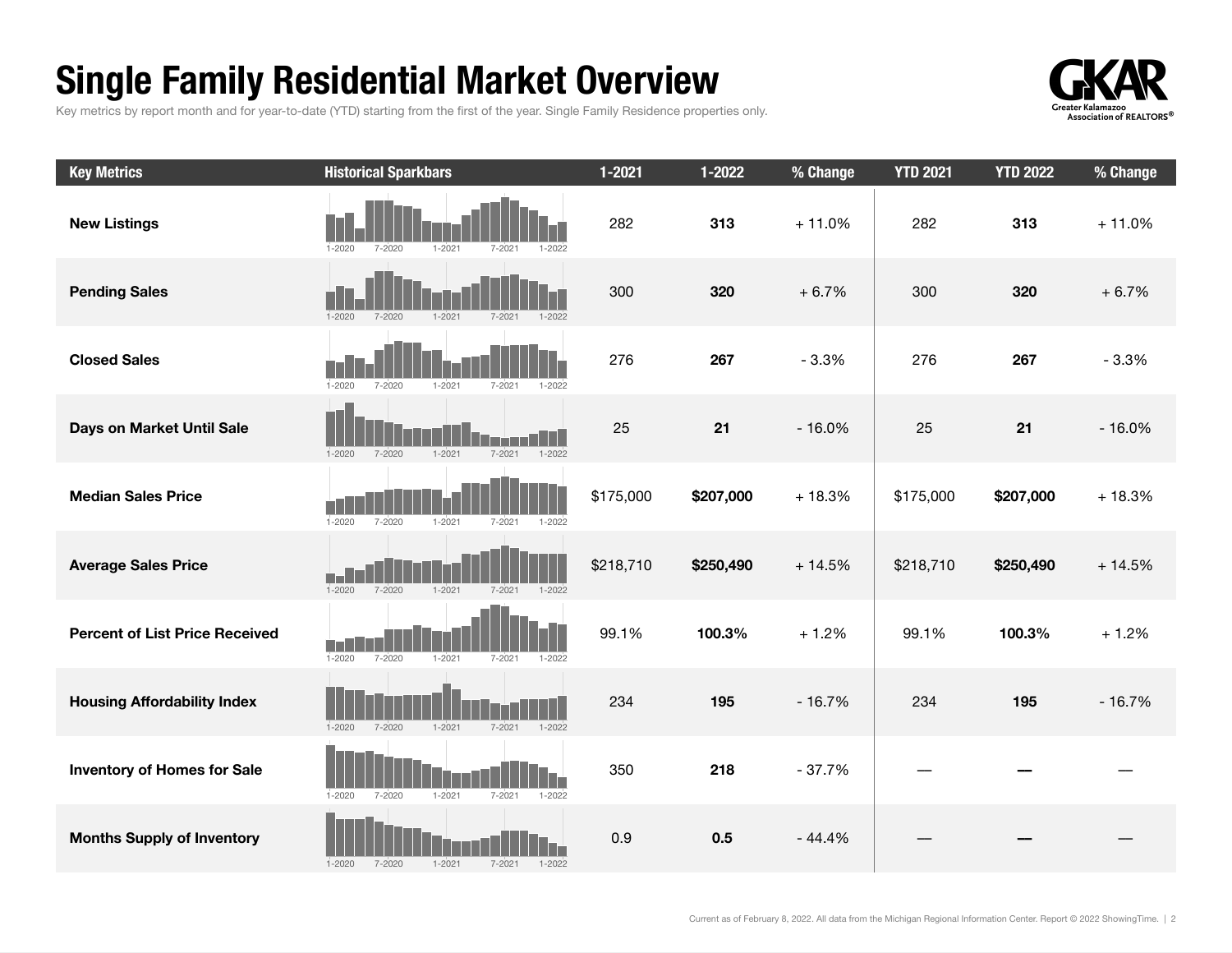### Condominium Market Overview

Key metrics by report month and for year-to-date (YTD) starting from the first of the year. Condominium properties only.



| <b>Key Metrics</b>                    | <b>Historical Sparkbars</b>                                        | $1 - 2021$ | $1 - 2022$ | % Change | <b>YTD 2021</b> | <b>YTD 2022</b> | % Change |
|---------------------------------------|--------------------------------------------------------------------|------------|------------|----------|-----------------|-----------------|----------|
| <b>New Listings</b>                   | $1 - 2020$<br>$7 - 2020$<br>$1 - 2022$<br>$1 - 2021$<br>$7 - 2021$ | 34         | 20         | $-41.2%$ | 34              | 20              | $-41.2%$ |
| <b>Pending Sales</b>                  | $1 - 2020$<br>$7 - 2020$<br>$1 - 2021$<br>$7 - 2021$<br>$1 - 2022$ | 29         | 22         | $-24.1%$ | 29              | 22              | $-24.1%$ |
| <b>Closed Sales</b>                   | $7 - 2020$<br>$1 - 2020$<br>$1 - 2021$<br>7-2021<br>1-2022         | 23         | 13         | $-43.5%$ | 23              | 13              | $-43.5%$ |
| Days on Market Until Sale             | $1 - 2020$<br>$7 - 2020$<br>$1 - 2021$<br>$7 - 2021$<br>$1 - 2022$ | 26         | 32         | $+23.1%$ | 26              | 32              | $+23.1%$ |
| <b>Median Sales Price</b>             | $7 - 2021$<br>$1 - 2020$<br>7-2020<br>$1 - 2021$<br>1-2022         | \$182,000  | \$180,000  | $-1.1%$  | \$182,000       | \$180,000       | $-1.1%$  |
| <b>Average Sales Price</b>            | $1 - 2020$<br>7-2020<br>$1 - 2021$<br>$7 - 2021$<br>$1 - 2022$     | \$235,382  | \$218,910  | $-7.0%$  | \$235,382       | \$218,910       | $-7.0%$  |
| <b>Percent of List Price Received</b> | $1 - 2020$<br>$7 - 2020$<br>$1 - 2021$<br>$7 - 2021$<br>$1 - 2022$ | 100.1%     | 99.3%      | $-0.8%$  | 100.1%          | 99.3%           | $-0.8%$  |
| <b>Housing Affordability Index</b>    | $7 - 2020$<br>$1 - 2021$<br>$1 - 2020$<br>$7 - 2021$<br>$1 - 2022$ | 225        | 224        | $-0.4%$  | 225             | 224             | $-0.4%$  |
| <b>Inventory of Homes for Sale</b>    | $1 - 2020$<br>$7 - 2020$<br>$1 - 2021$<br>$7 - 2021$<br>$1 - 2022$ | 86         | 45         | $-47.7%$ |                 |                 |          |
| <b>Months Supply of Inventory</b>     | $7 - 2020$<br>$1 - 2021$<br>$1 - 2020$<br>$7 - 2021$<br>$1 - 2022$ | 2.8        | $1.3$      | $-53.6%$ |                 |                 |          |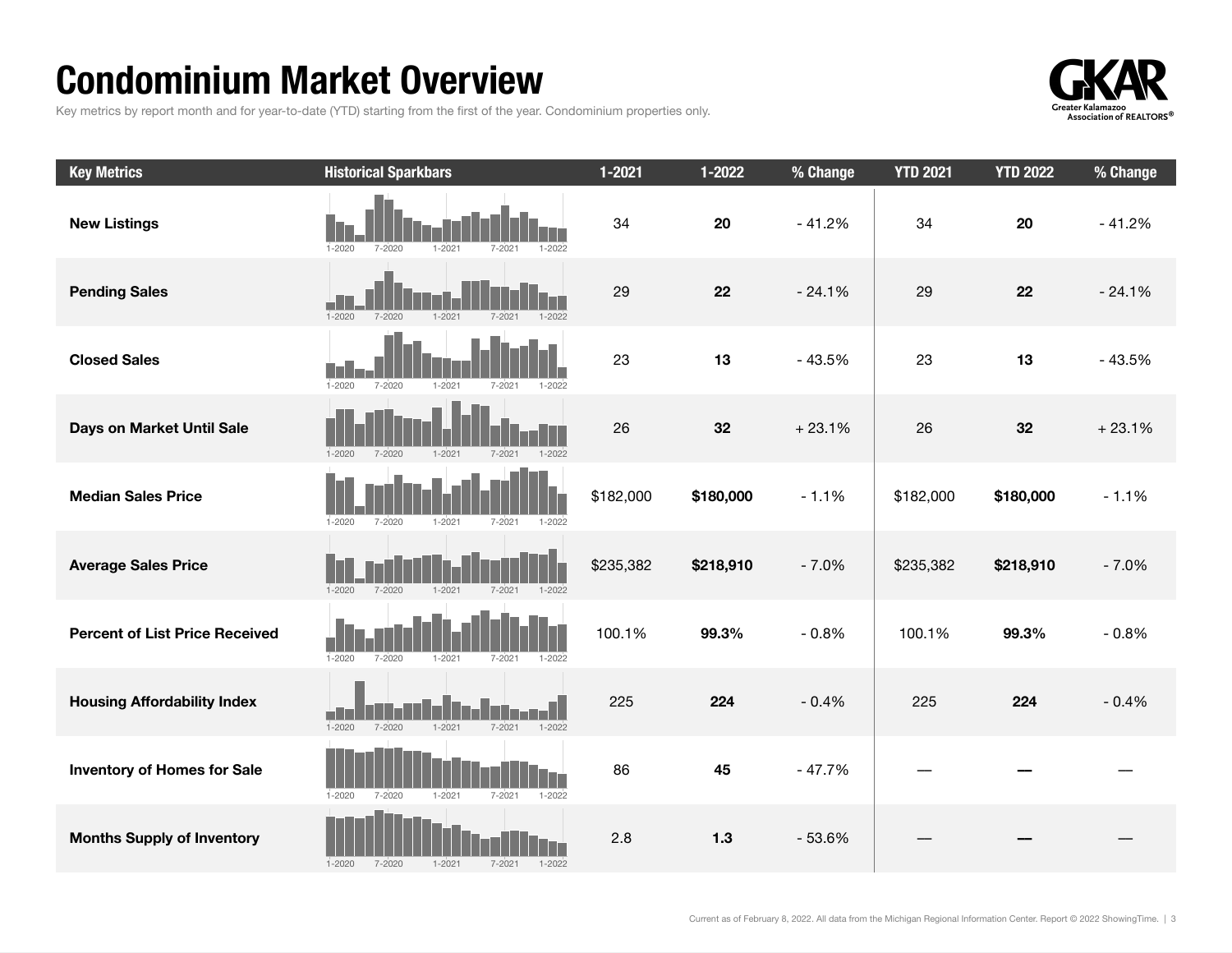## New Listings

A count of the properties that have been newly listed on the market in a given month.





#### Historical New Listings by Month **Single Tank and Accord Condominium** Single Family Residence **Single Family Residence Single Family Residence Single Family Residence Single Family Residence Single Family Residence**

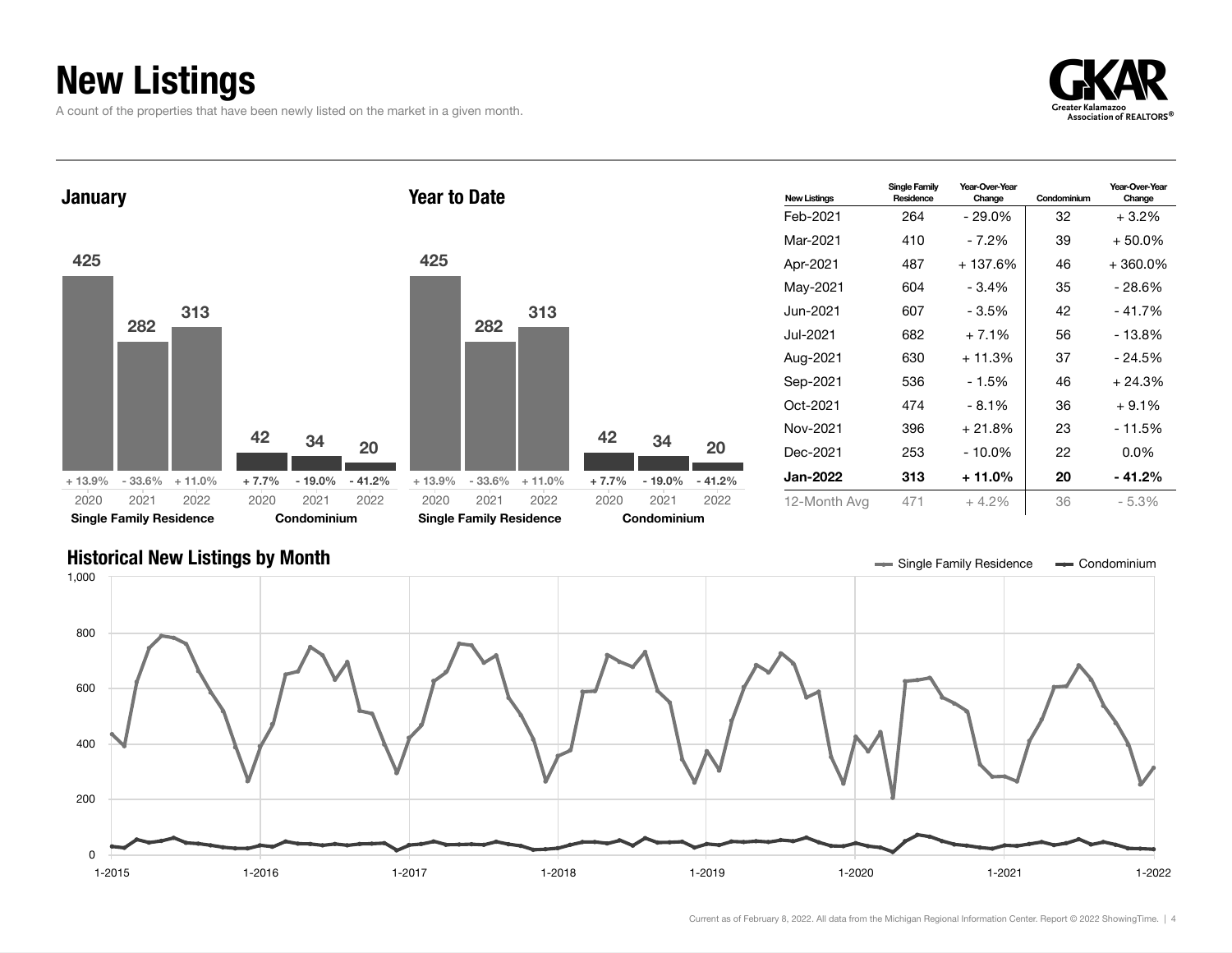## Pending Sales

A count of the properties on which offers have been accepted in a given month.





#### Historical Pending Sales by Month **Single Tana and Single Tana and Single Family Residence Single Family Residence Single Family Residence Single Family Residence Single Family Residence Single Family Residence**

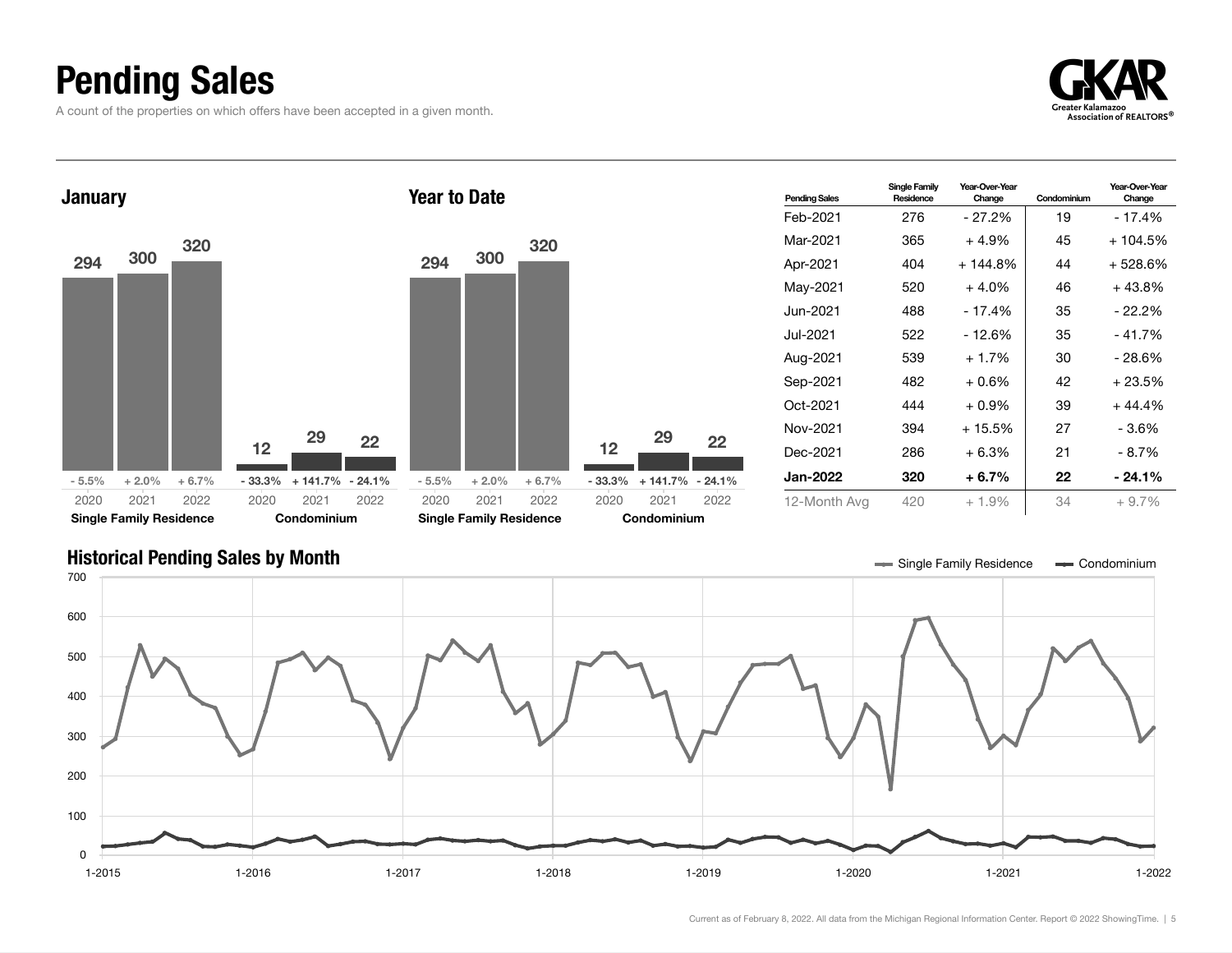#### Closed Sales

A count of the actual sales that closed in a given month.





#### Historical Closed Sales by Month **Single Tana and Single Tana and Single Family Residence Single Family Residence Single Family Residence Single Family Residence Single Family Residence**

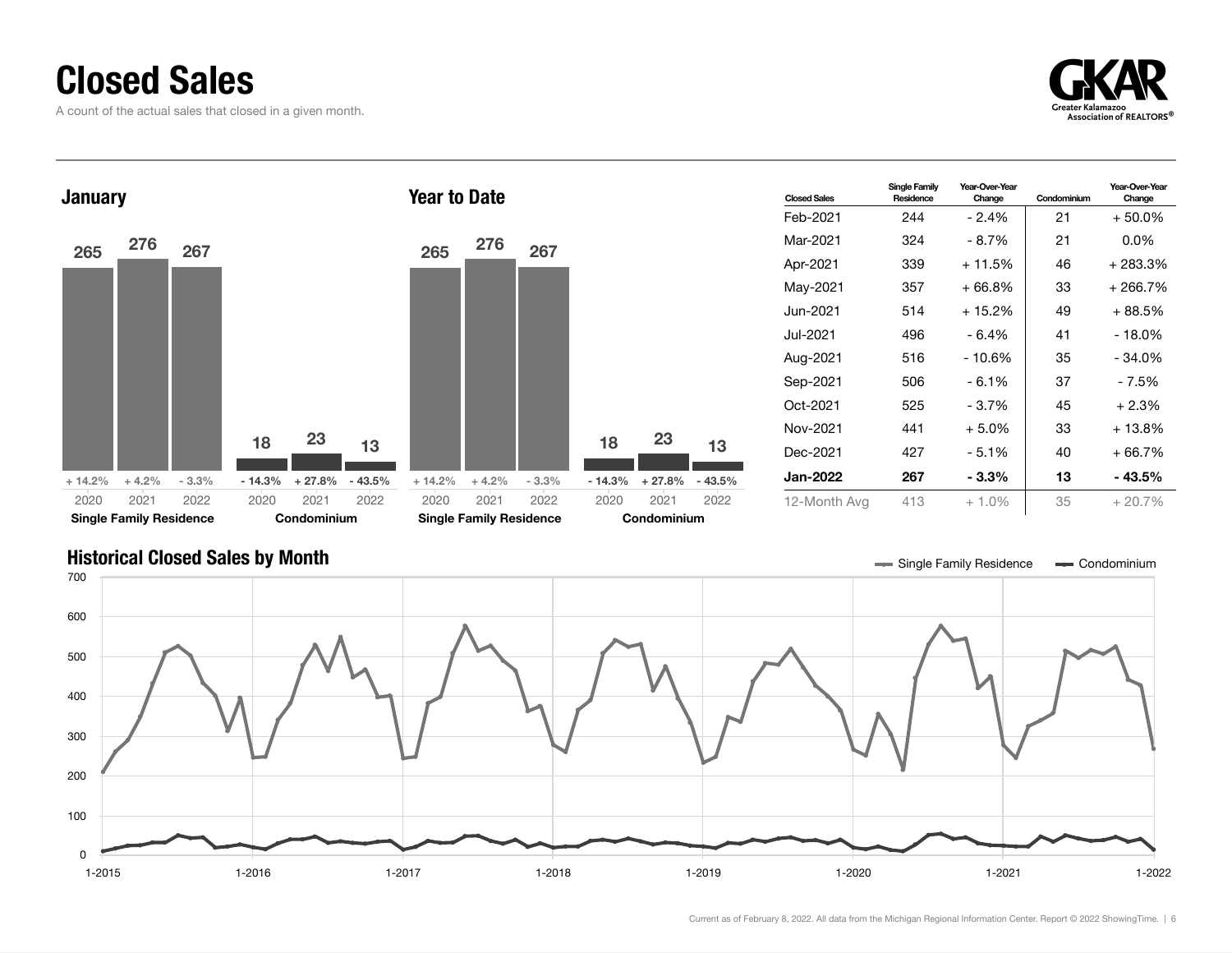#### Days on Market Until Sale

Average number of days between when a property is listed and when an offer is accepted in a given month.





| Days on Market | <b>Single Family</b><br>Residence | Year-Over-Year<br>Change | Condominium | Year-Over-Year<br>Change |
|----------------|-----------------------------------|--------------------------|-------------|--------------------------|
| Feb-2021       | 25                                | - 40.5%                  | 70          | + 20.7%                  |
| Mar-2021       | 28                                | $-44.0%$                 | 49          | - 14.0%                  |
| Apr-2021       | 16                                | $-54.3%$                 | 65          | $+85.7%$                 |
| May-2021       | 15                                | $-51.6%$                 | 63          | + 18.9%                  |
| Jun-2021.      | 12                                | $-60.0\%$                | 32          | - 42.9%                  |
| Jul-2021       | 10                                | - 64.3%                  | 44          | $-24.1\%$                |
| Aug-2021       | 11                                | $-59.3%$                 | 36          | $-23.4%$                 |
| Sep-2021       | 12                                | $-42.9%$                 | 23          | - 48.9%                  |
| Oct-2021       | 15                                | - 28.6%                  | 26          | - 38.1%                  |
| Nov-2021       | 19                                | - 5.0%                   | 36          | - 7.7%                   |
| Dec-2021       | 18                                | $-18.2%$                 | 32          | - 45.8%                  |
| Jan-2022       | 21                                | - 16.0%                  | 32          | $+23.1%$                 |
| 12-Month Avg*  | 16                                | $-43.7\%$                | 41          | - 14.1%                  |

Historical Days on Market Until Sale by Month School Charles Condominium Section 2004 2014 10:00 Condominium

\* Days on Market for all properties from February 2021 through January 2022. This is not the average of the individual figures above.

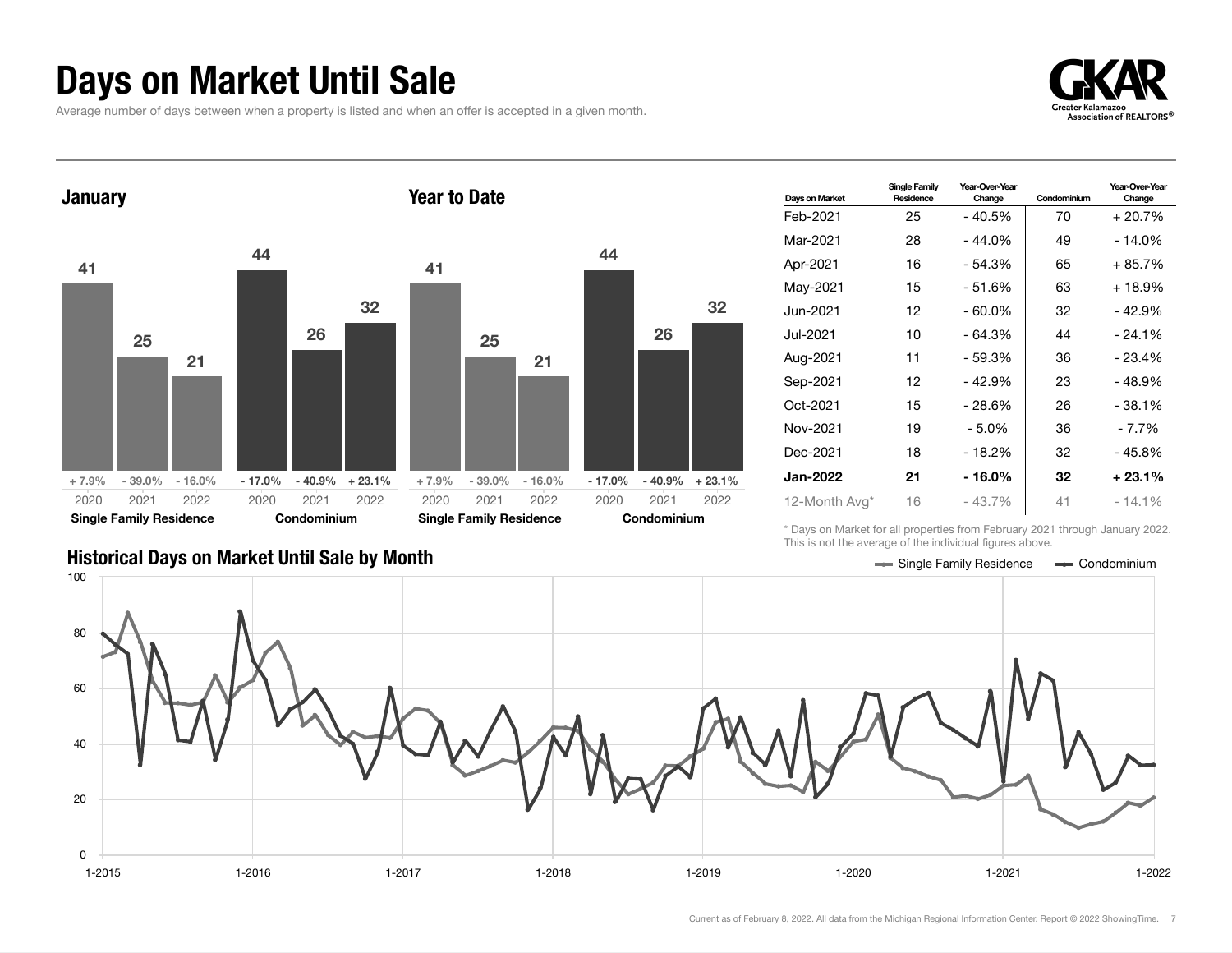#### Median Sales Price

Point at which half of the sales sold for more and half sold for less, not accounting for seller concessions, in a given month.

Year to Date

+ 10.8% + 5.5% + 18.3%

Single Family Residence

2021 2022 2020

2020



**January** \$165,900 \$175,000 \$207,000 \$262,500 \$182,000 \$180,000 \$165,900 \$175,000 \$207,000

- 2.8% - 30.7% - 1.1%

Condominium

2021 2022

| <b>Median Sales Price</b> | Single Family<br>Residence | Year-Over-Year<br>Change | Condominium | Year-Over-Year<br>Change |
|---------------------------|----------------------------|--------------------------|-------------|--------------------------|
| Feb-2021                  | \$190,000                  | + 11.8%                  | \$215,000   | - 6.5%                   |
| Mar-2021                  | \$218,750                  | $+23.0\%$                | \$235,000   | - 3.3%                   |
| Apr-2021                  | \$220,000                  | $+23.0\%$                | \$260,377   | $+95.8%$                 |
| May-2021                  | \$217,000                  | + 12.4%                  | \$191,920   | - 12.8%                  |
| Jun-2021                  | \$232,725                  | + 22.5%                  | \$235,000   | + 9.3%                   |
| Jul-2021                  | \$240,000                  | $+20.1%$                 | \$230,000   | + 4.5%                   |
| Aug-2021                  | \$232,893                  | $+14.8\%$                | \$266,430   | $+5.1%$                  |
| Sep-2021                  | \$220,000                  | $+10.1%$                 | \$284,500   | $+27.6%$                 |
| Oct-2021                  | \$219,250                  | $+10.1%$                 | \$266,000   | $+20.4%$                 |
| Nov-2021                  | \$217,750                  | $+8.5%$                  | \$270,625   | $+35.4%$                 |
| Dec-2021                  | \$216,000                  | $+9.1%$                  | \$211,300   | - 11.9%                  |
| Jan-2022                  | \$207,000                  | + 18.3%                  | \$180,000   | - 1.1%                   |
| 12-Month Avg*             | \$221,500                  | $+16.6%$                 | \$235,000   | $+6.8\%$                 |

2021 2022 2020

+ 10.8% + 5.5% + 18.3%

Single Family Residence

2020

\* Median Sales Price for all properties from February 2021 through January 2022. This is not the average of the individual figures above.



\$262,500

\$182,000 \$180,000

- 2.8% - 30.7% - 1.1%

Condominium

2021 2022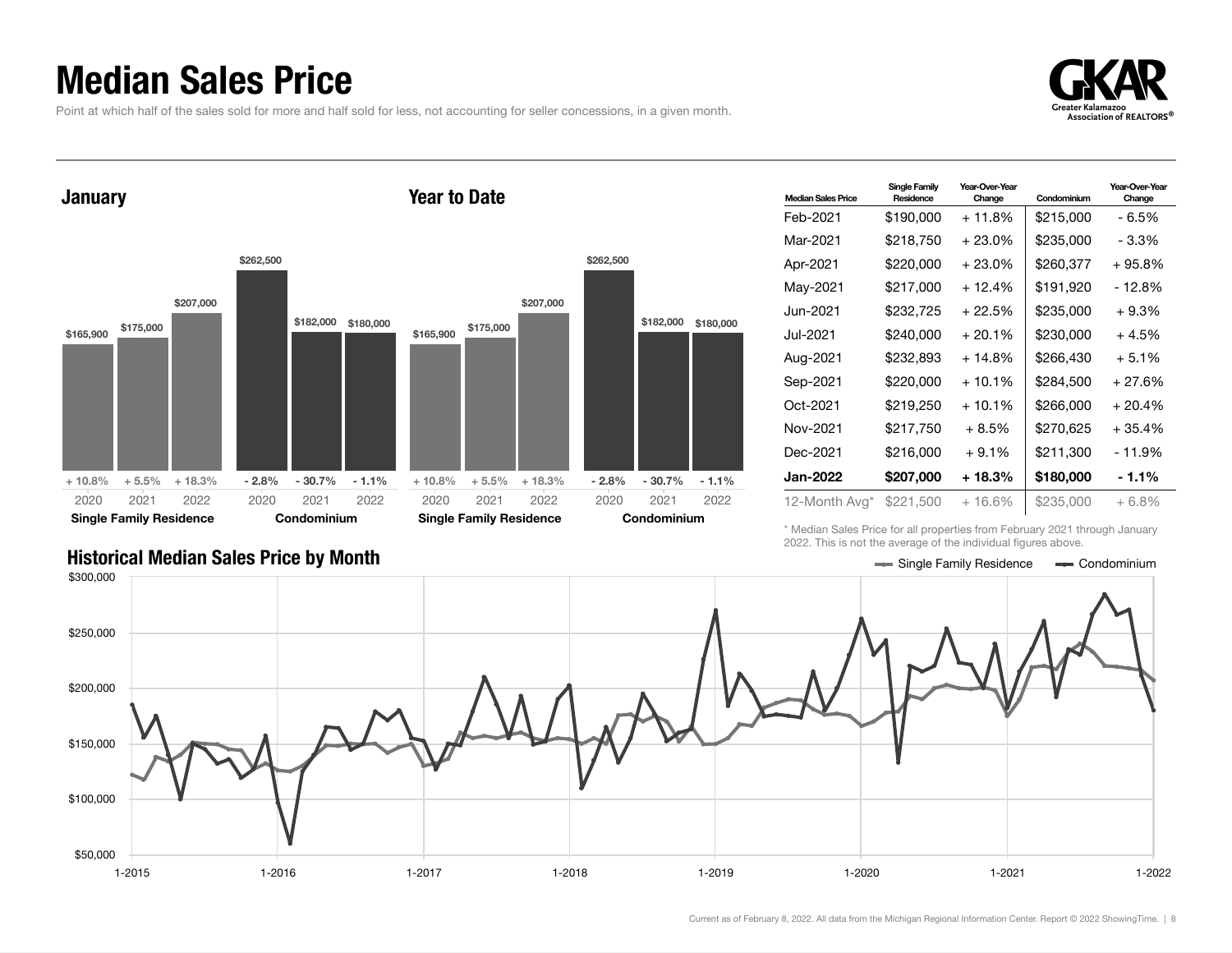#### Average Sales Price

Average sales price for all closed sales, not accounting for seller concessions, in a given month.



**January** 

#### Year to Date



| <b>Avg. Sales Price</b> | <b>Single Family</b><br>Residence | Year-Over-Year<br>Change | Condominium | Year-Over-Year<br>Change |
|-------------------------|-----------------------------------|--------------------------|-------------|--------------------------|
| Feb-2021                | \$223,037                         | $+22.1%$                 | \$195,739   | - 15.4%                  |
| Mar-2021                | \$251,126                         | $+20.5%$                 | \$258,395   | + 3.5%                   |
| Apr-2021                | \$248,479                         | + 22.7%                  | \$278,939   | + 108.6%                 |
| May-2021                | \$257.261                         | + 18.6%                  | \$241,926   | $+5.7%$                  |
| Jun-2021.               | \$265,404                         | $+16.7%$                 | \$235,510   | + 9.2%                   |
| Jul-2021                | \$275,070                         | + 16.0%                  | \$245,768   | $+1.3%$                  |
| Aug-2021                | \$268,077                         | + 13.9%                  | \$248.211   | - 5.2%                   |
| Sep-2021                | \$257,289                         | $+10.9%$                 | \$277,540   | $+15.0\%$                |
| Oct-2021                | \$250,774                         | + 10.9%                  | \$273,111   | + 11.9%                  |
| Nov-2021                | \$252,819                         | $+10.8%$                 | \$267.268   | $+3.2%$                  |
| Dec-2021                | \$252,094                         | $+8.3%$                  | \$299,023   | + 13.7%                  |
| Jan-2022                | \$250,490                         | + 14.5%                  | \$218,910   | - 7.0%                   |
| 12-Month Avg*           | \$256,441                         | $+14.4%$                 | \$258,070   | $+6.8\%$                 |

\* Avg. Sales Price for all properties from February 2021 through January 2022. This is not the average of the individual figures above.

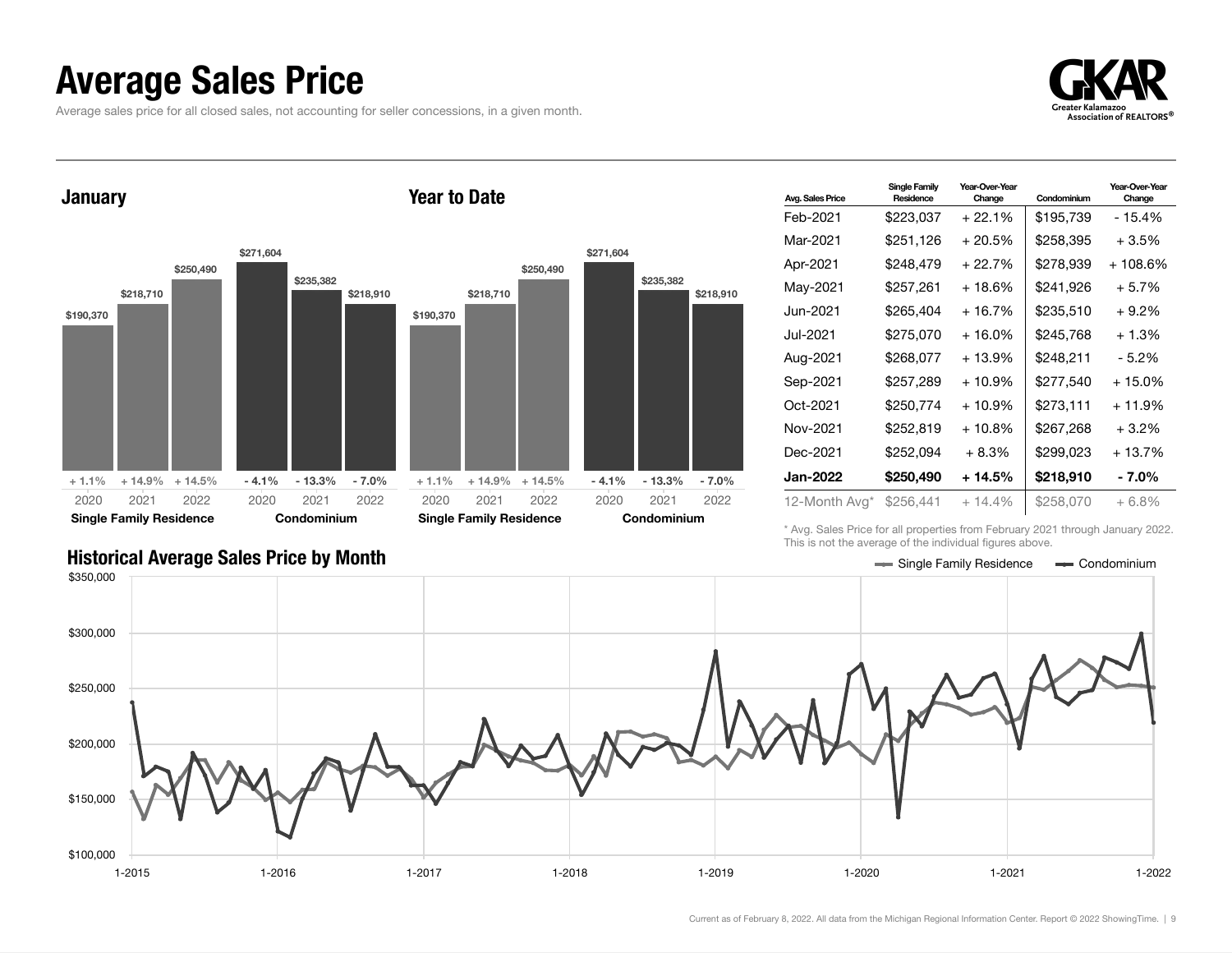## Percent of List Price Received

Percentage found when dividing a property's sales price by its most recent list price, then taking the average for all properties sold in a given month, not accounting for seller concessions.





| Pct. of List Price<br>Received | <b>Single Family</b><br>Residence | Year-Over-Year<br>Change | Condominium | Year-Over-Year<br>Change |
|--------------------------------|-----------------------------------|--------------------------|-------------|--------------------------|
| Feb-2021                       | 99.7%                             | $+2.2\%$                 | 97.8%       | $-2.7%$                  |
| Mar-2021                       | 99.8%                             | $+1.7%$                  | 99.6%       | $+0.2%$                  |
| Apr-2021                       | 101.3%                            | $+2.9\%$                 | 101.0%      | $+2.9%$                  |
| Mav-2021                       | 102.6%                            | $+4.7%$                  | 101.8%      | $+5.4%$                  |
| Jun-2021                       | 103.1%                            | $+4.9%$                  | 100.3%      | $+1.9%$                  |
| Jul-2021                       | 103.0%                            | $+3.6%$                  | 101.6%      | $+2.9%$                  |
| Aug-2021                       | 101.6%                            | $+2.3%$                  | 100.6%      | $+1.3%$                  |
| Sep-2021                       | 101.4%                            | $+2.0%$                  | 98.9%       | $+0.1\%$                 |
| Oct-2021                       | 100.7%                            | $+0.6\%$                 | 101.1%      | $+0.2%$                  |
| Nov-2021                       | 99.6%                             | $-0.2%$                  | 100.6%      | $+0.8%$                  |
| Dec-2021                       | 100.4%                            | + 1.1%                   | 98.8%       | - 2.3%                   |
| Jan-2022                       | 100.3%                            | $+1.2%$                  | 99.3%       | $-0.8\%$                 |
| 12-Month Avg*                  | 101.3%                            | $+2.2%$                  | 100.3%      | $+0.9\%$                 |

Historical Percent of List Price Received by Month Single Tank Condominium According the Single Family Residence Condominium

\* Pct. of List Price Received for all properties from February 2021 through January 2022. This is not the average of the individual figures above.

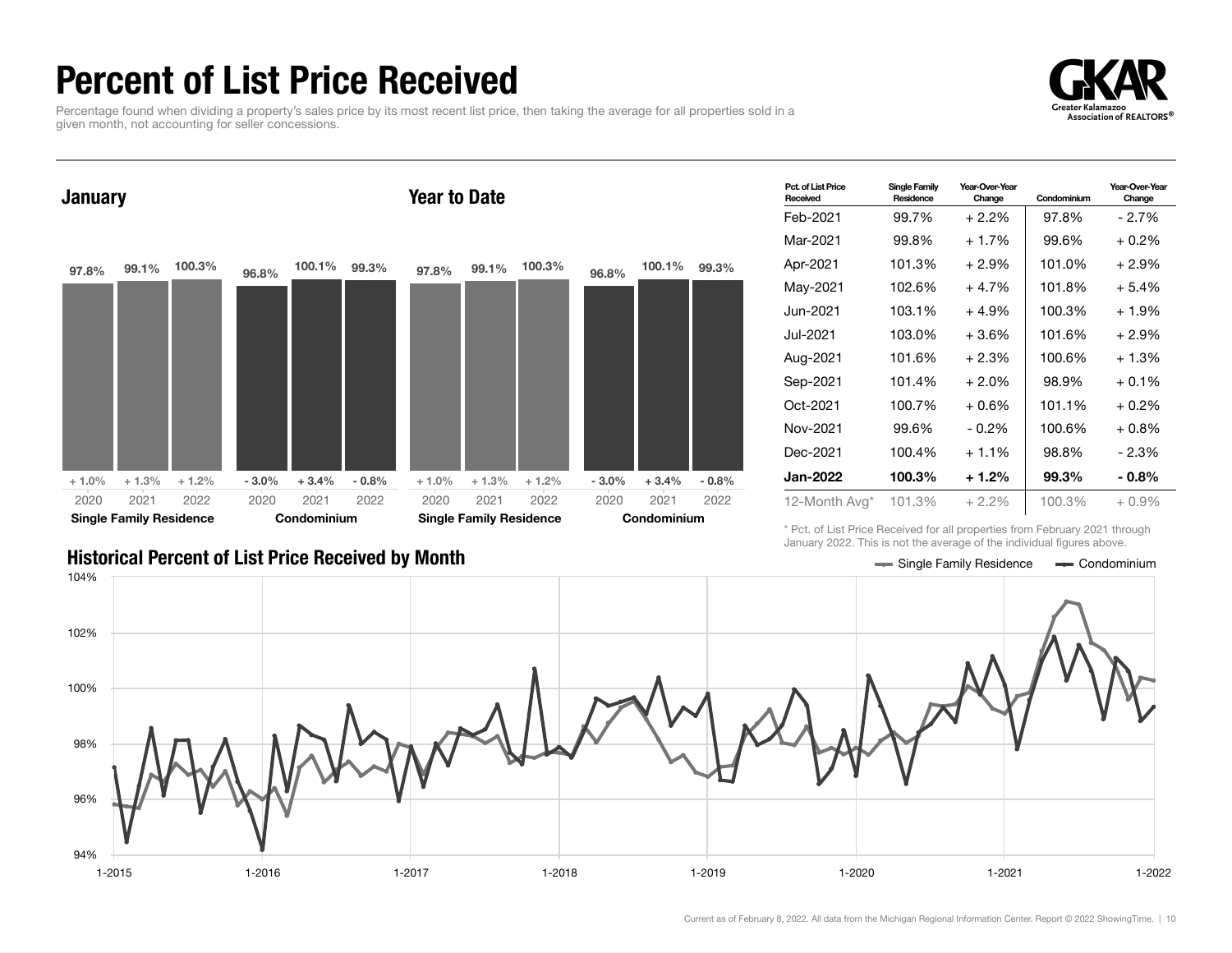## Housing Affordability Index

This index measures housing affordability for the region. For example, an index of 120 means the median household income is 120% of what is necessary to qualify for the median-priced home under prevailing interest rates. A higher number means greater affordability.





| <b>Affordability Index</b> | <b>Single Family</b><br>Residence | Year-Over-Year<br>Change | Condominium | Year-Over-Year<br>Change |
|----------------------------|-----------------------------------|--------------------------|-------------|--------------------------|
| Feb-2021                   | 214                               | $-3.2\%$                 | 189         | + 16.0%                  |
| Mar-2021                   | 181                               | $-14.2%$                 | 168         | $+8.4%$                  |
| Apr-2021                   | 180                               | - 15.5%                  | 152         | - 47.0%                  |
| May-2021                   | 185                               | - 7.0%                   | 209         | $+19.4%$                 |
| Jun-2021.                  | 172                               | $-15.3%$                 | 170         | - 5.6%                   |
| Jul-2021.                  | 168                               | $-14.3%$                 | 176         | $-1.1%$                  |
| Aug-2021                   | 173                               | $-11.3%$                 | 152         | - 2.6%                   |
| Sep-2021                   | 184                               | - 7.5%                   | 142         | $-20.2%$                 |
| Oct-2021                   | 184                               | $-8.0\%$                 | 152         | - 16.0%                  |
| Nov-2021                   | 185                               | $-7.5%$                  | 149         | - 25.9%                  |
| Dec-2021                   | 187                               | - 8.8%                   | 191         | $+13.0\%$                |
| Jan-2022                   | 195                               | - 16.7%                  | 224         | $-0.4\%$                 |
| 12-Month Avg               | 184                               | $-10.7\%$                | 173         | $-7.5%$                  |

#### Historical Housing Affordability Index by Month Single Tark Condominium Condominium

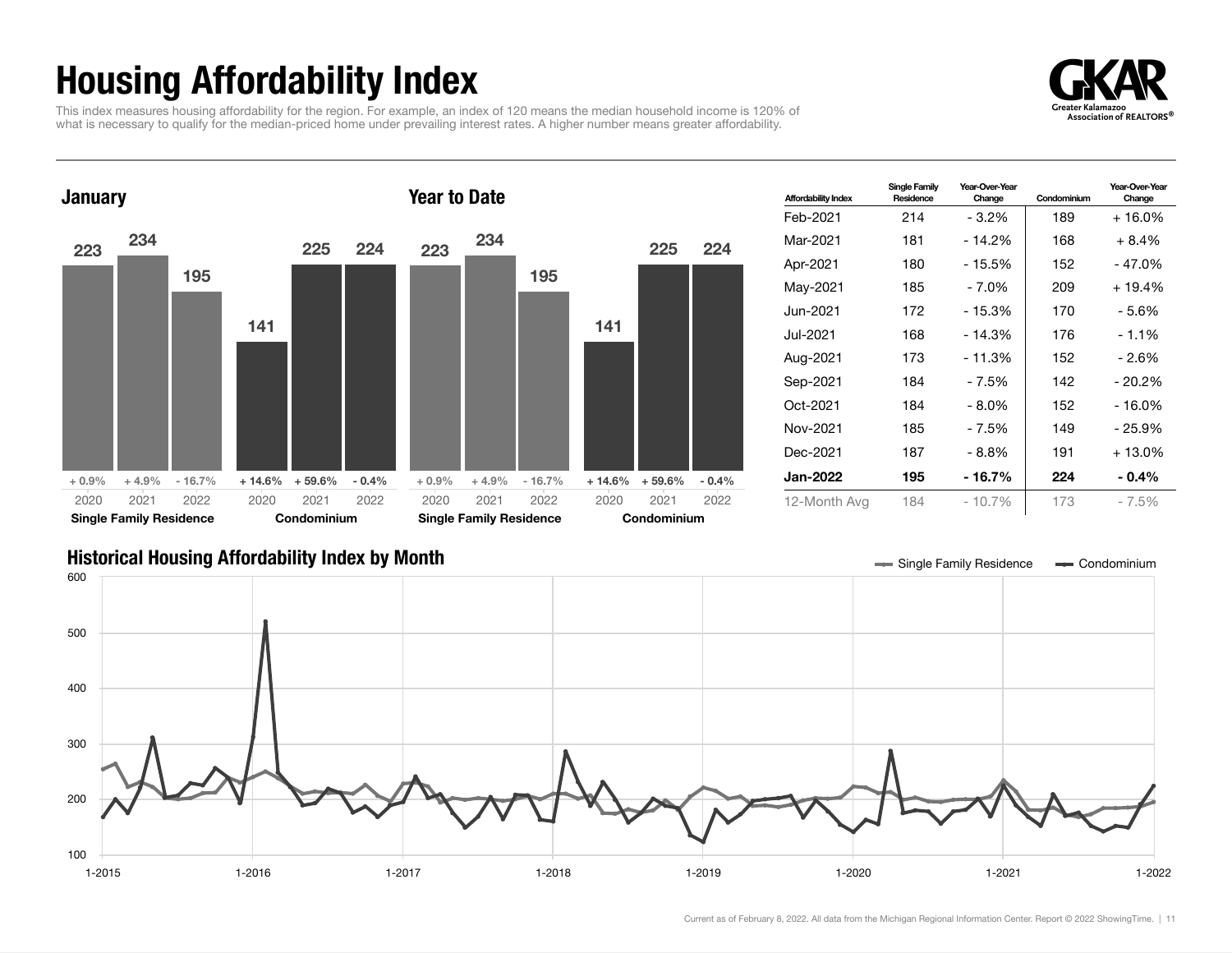## Inventory of Homes for Sale

The number of properties available for sale in active status at the end of a given month.





#### Historical Inventory of Homes for Sale by Month  $\blacksquare$  Single Family Residence  $\blacksquare$  Condominium

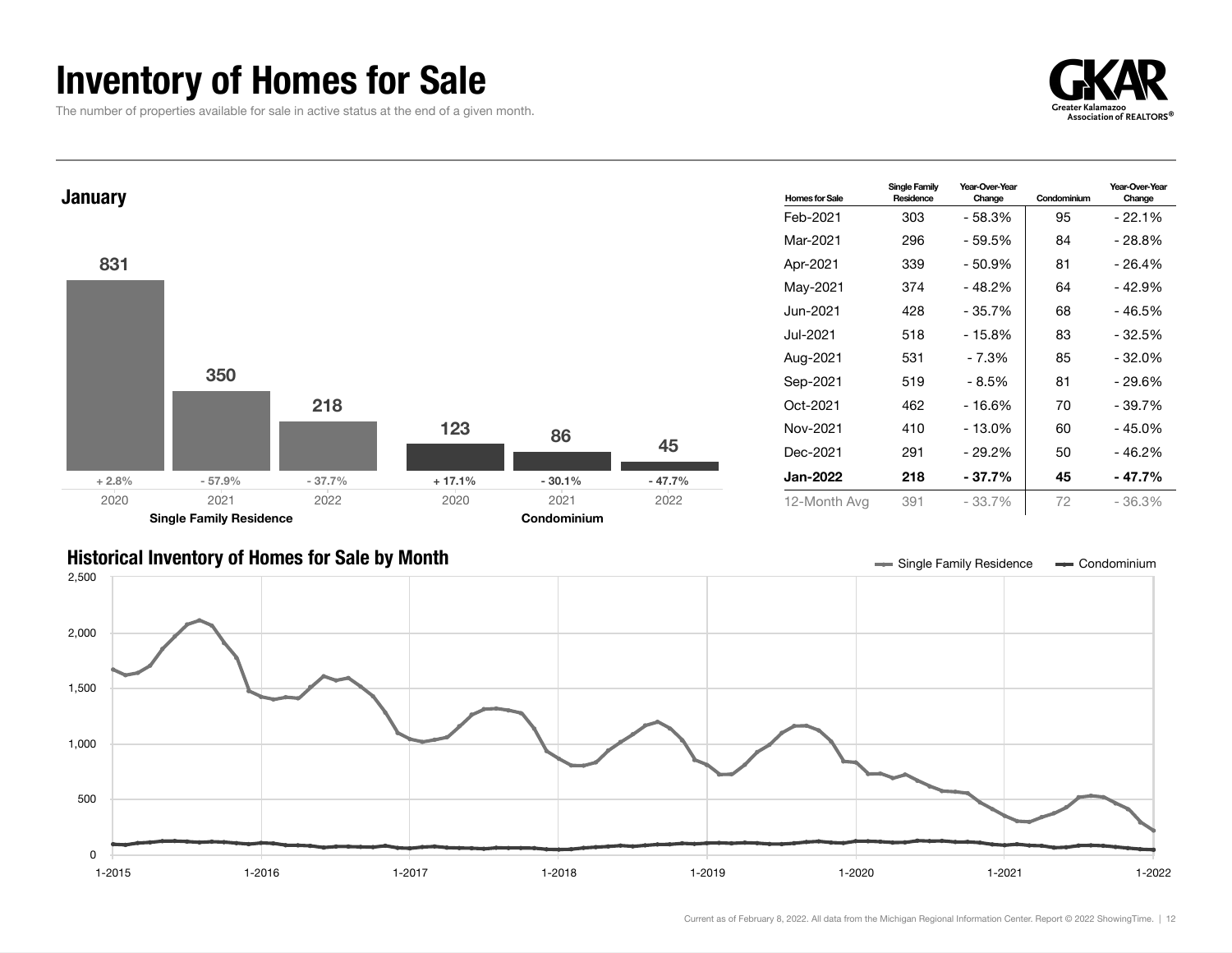## Months Supply of Inventory

The inventory of homes for sale at the end of a given month, divided by the average monthly pending sales from the last 12 months.





| <b>Historical Months Supply of Inventory by Month</b> | Single Family Residence - Condominium |  |
|-------------------------------------------------------|---------------------------------------|--|

| <b>Months Supply</b> | Single Family<br>Residence | Year-Over-Year<br>Change | Condominium | Year-Over-Year<br>Change |
|----------------------|----------------------------|--------------------------|-------------|--------------------------|
| Feb-2021             | 0.8                        | - 55.6%                  | 3.1         | - 18.4%                  |
| Mar-2021             | 0.7                        | - 61.1%                  | 2.6         | - 31.6%                  |
| Apr-2021             | 0.8                        | - 55.6%                  | 2.3         | - 39.5%                  |
| May-2021             | 0.9                        | - 52.6%                  | 1.7         | - 56.4%                  |
| Jun-2021.            | 1.0                        | $-41.2%$                 | 1.9         | - 57.8%                  |
| Jul-2021             | 1.3                        | - 18.8%                  | 2.4         | - 41.5%                  |
| Aug-2021             | 1.3                        | $-7.1%$                  | 2.6         | - 36.6%                  |
| Sep-2021             | 1.3                        | - 7.1%                   | 2.4         | - 36.8%                  |
| Oct-2021             | 1.1                        | $-21.4%$                 | 2.0         | - 47.4%                  |
| Nov-2021             | 1.0                        | $-16.7%$                 | 1.7         | - 54.1%                  |
| Dec-2021             | 0.7                        | $-30.0\%$                | 1.5         | - 51.6%                  |
| Jan-2022             | 0.5                        | $-44.4%$                 | 1.3         | - 53.6%                  |
| 12-Month Avg*        | 0.9                        | $-36.7%$                 | 2.1         | $-43.3%$                 |

\* Months Supply for all properties from February 2021 through January 2022. This is not the average of the individual figures above.